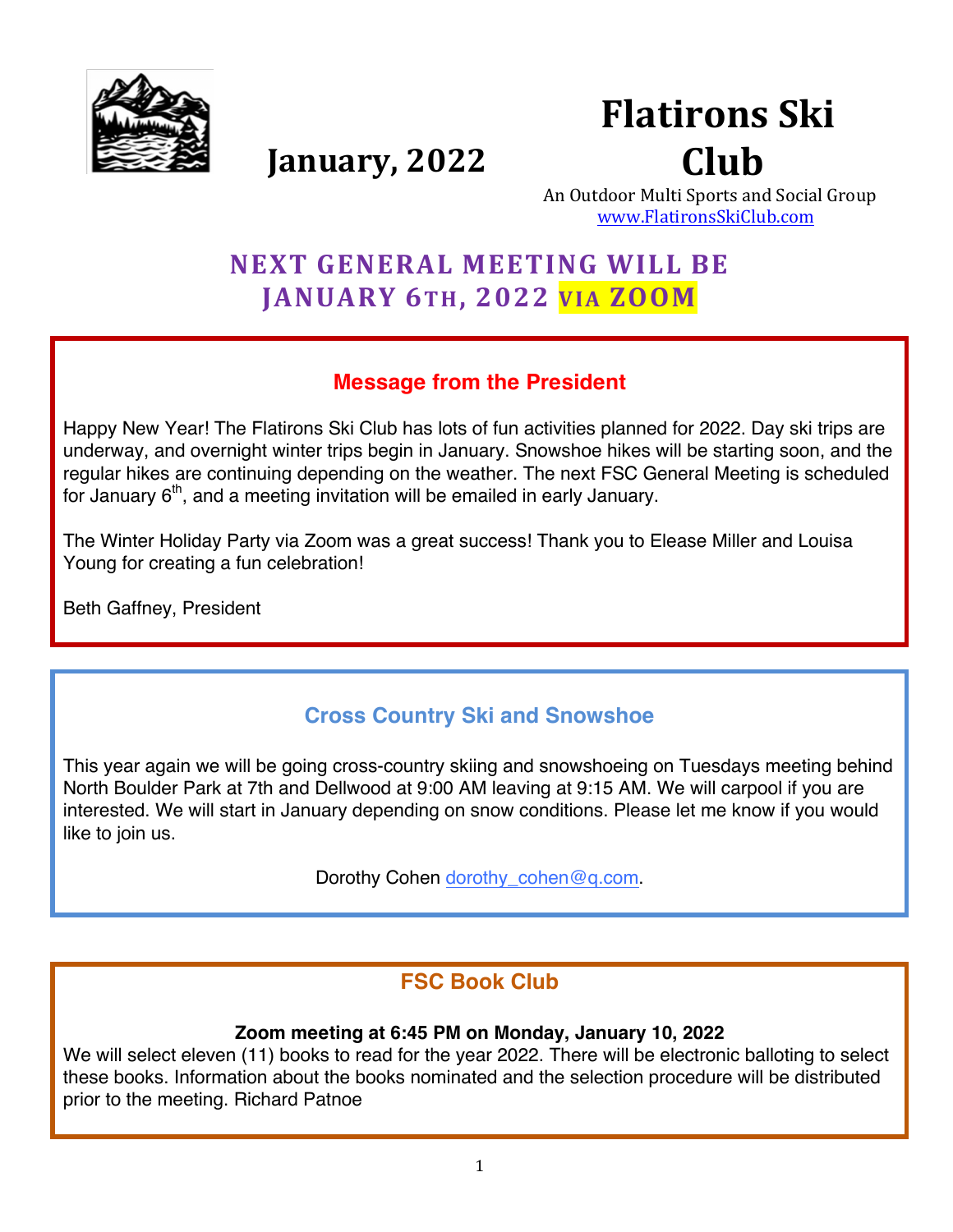## **THURSDAY HIKERS**

Fall hiking has been very colorful, but the weather is changing. Winter is here! We continue to meet on Thursdays at the Meadows Shopping Center. We will meet there at 8:45 AM and leave at 9:00 AM. People can car pool from the Shopping Center or they can drive by themselves to the trailhead. It is up to the individual and their comfort with carpooling. Meadow Shopping Center is at the southwest corner of Foothills Highway and Baseline. We usually park close to the 1<sup>st</sup> Bank and ReMax Realty building. Just look for people standing by their cars.

The weather is changeable. Be prepared for all types of weather. We generally hike 3 to 6 miles in the winter. Be sure to bring yak tracks. Call Sue Evans (303.506.2825) or Louisa Young (303.444.6428) to let us know if you are planning to hike and to confirm that we will be hiking if the weather forecast is questionable. Call Dolores Afainer (303.665.7750) for information about the third Thursday hikes. If you are not on the hiking email lists call Dolores or Louisa to get on the list.

## **3rd Thursday Hike - January 20th**

Indian Mesa Trail (with options) Rabbit Mountain Open Space - winter weather decides the trail. Indian Mesa Trail is approximately 5 miles in/out with a slight elevation gain. Monday before the hike, an email with final trail info and details will be sent to those interested (my email list). Meet at Meadows 8:45 AM or the trailhead at 9:30 AM. Dolores afainer@yahoo.com.

## **Mid-Week Skiing**

Mid-week skiing got off to a good start with trips to Keystone, Breck, Copper, and A-Basin. Snow was limited as well as open terrain but the coverage was adequate. The skiing was fun even with the somewhat crowded runs. Hopefully that will be better in the new year with many more runs opening. We will resume skiing in 2022 going to Breck on Monday and Eldora on Thursday. Join us for a fun but short day on the slopes to get your legs in shape for all the great overnight trips planed.

Arnie Mullen as taken over as the mid-week coordinator for Thursday. Contact him for suggestions and questions. If you wish to be put on the e-mail list for Thursdays, contact Arnie. It has been my pleasure to serve the club in this capacity for the past several years. I look forward to seeing you all on the slopes soon. We will continue to ID ourselves on the slopes with bright green streamers on the back of our helmets. Trip leaders, Ed and Arnie, can supply them for you. They are a great aid to finding each other and keeping together in our skill groups.

STAY SAFE OUT THERE AND HAVE FUN!! Rich Evertz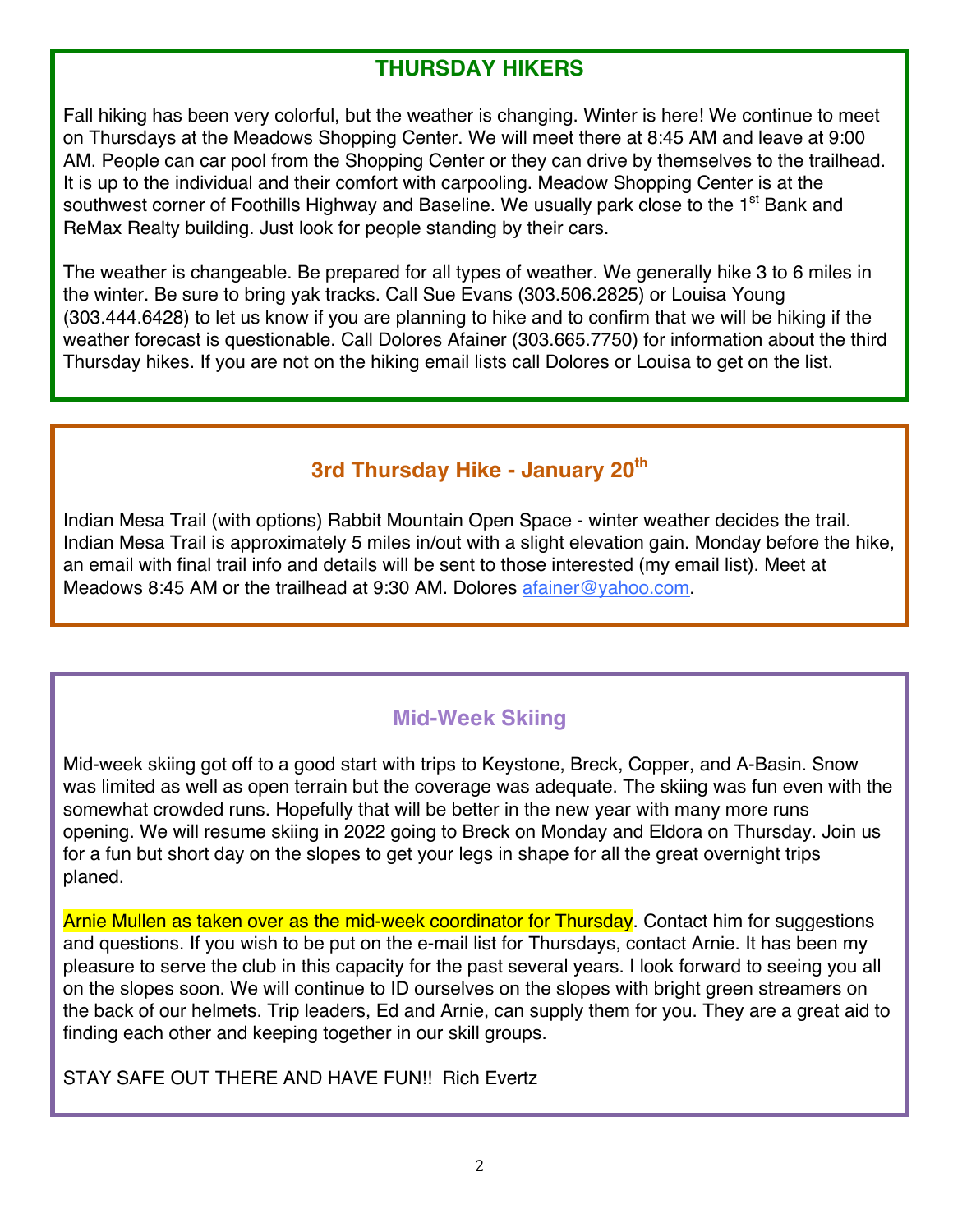#### **Loveland Ski Area**

A Loveland Ski Area Senior Pass for those aged 70+ cost \$169. We know some members have a Loveland Senior Pass but would like to know how many have the pass or are interested in obtaining one. Please let Ed Hanson know via email, ewhigh@cs.com, or phone call or text at 303.902.3709 if you have the pass or are interested in getting one. We may be able to set up some FSC outings up there.



## **2022 FSC MID-WEEK SKI SCHEDULE**

H- 303.993.4445 C- 303.902.3709 C-303.859.2549

 Ed Hanson: ewhfgh@cs.com Arnie Mullen: arniemullen@netscape.net

#### **MONDAY/TUESDAY (EPIC)** THURSDAY (IKON)

| Jan 3- Breckenridge             | \$10 | Jan 6- Eldora 8:15 AM     | \$5  |  |  |
|---------------------------------|------|---------------------------|------|--|--|
| Jan 10- Vail ** 7:00 AM         | \$15 | Jan 13- Copper            | \$10 |  |  |
| Jan 18- Keystone (Tues)         | \$10 | Jan 20-WP/MJ              | \$10 |  |  |
| Jan 24 - Breckenridge           | \$10 | Jan 27- Copper            | \$10 |  |  |
| Jan 31-Keystone                 | \$10 |                           |      |  |  |
|                                 |      | Feb 3- Eldora 8:15 AM     | \$5  |  |  |
| Feb 7 - Beaver Creek** 7:00 AM  | \$15 | Feb 10-WP/MJ              | \$10 |  |  |
| Feb 14-Breckenridge             | \$10 | Feb 17- Copper            | \$10 |  |  |
| Feb 22- Keystone (Tues)         | \$10 | Feb 24-WP/MJ              | \$10 |  |  |
| Feb 28- Breckenridge            | \$10 |                           |      |  |  |
|                                 |      | March 3- Eldora 8:15 AM   | \$5  |  |  |
| March 7- Keystone               | \$10 | March 10- Copper          | \$10 |  |  |
| March 14 - Vail ** 7:30 AM      | \$15 | March 17- Copper 8:30 AM  | \$10 |  |  |
| March 21 - Breckenridge 8:30 AM | \$10 | March 24- WP/MJ 8:30 AM   | \$10 |  |  |
| March 28- Keystone 8:30 AM      | \$10 | March 31- A-Basin 8:30 AM | \$10 |  |  |
|                                 |      |                           |      |  |  |
| April 4- Breckenridge 8:30 AM   | \$10 | April 7- Copper 8:30 AM   | \$10 |  |  |
| April 11- Keystone 8:30 AM      | \$10 | April 14- WP/MJ 8:30 AM   | \$10 |  |  |
| April 18-TBD                    | \$10 | April 21-TBD              |      |  |  |

\* CARPOOL FEE PER PERSON (CASH) \*\* ADDITIONAL PARKING FEE (CASH)

Locations are subject to change based on weather/snow conditions. This schedule is only a suggestion, members can ski wherever they wish as we are not offering official carpool options. **Occasionally, Ed and Arnie may need an alternate leader when they are away on ski trips.** This information will be in the monthly newsletter.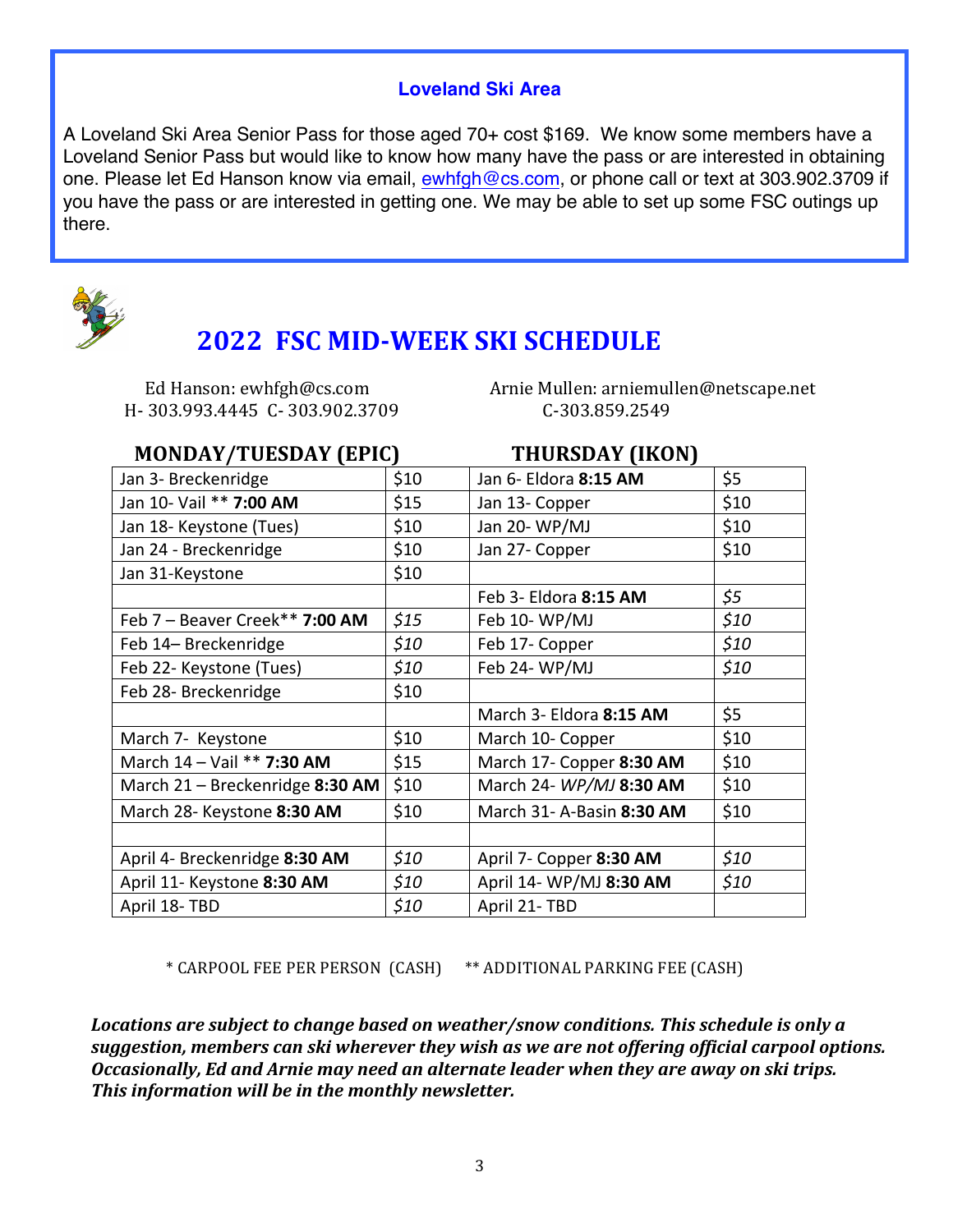# **2022 Flatirons Ski Trip Calendar**

| <b>Dates</b>                       | <b>Destination</b>                                 | Lodging                                                                          | # of<br><b>Spaces</b> | <b>Nights</b>                  | Lift<br><b>Tix</b>                                         | <b>Total</b><br>Cost<br>per<br><b>Person</b> | <b>Deposit</b>      | <b>Balance</b><br><b>Due</b> | <b>Trip</b><br><b>Leaders</b>                            |
|------------------------------------|----------------------------------------------------|----------------------------------------------------------------------------------|-----------------------|--------------------------------|------------------------------------------------------------|----------------------------------------------|---------------------|------------------------------|----------------------------------------------------------|
| Jan<br>$21 - 24$                   | <b>Crested</b><br>Butte, CO                        | <b>Cristiana</b><br><b>Guesthaus</b>                                             | 26                    | 3                              | <b>EPIC</b>                                                | \$325*                                       | \$50                | 12/2/21                      | Linda &<br><b>Chris</b><br><b>Paris</b>                  |
| <b>Jan 31-</b><br>Feb <sub>3</sub> | Steamboat,<br>$\mathbf{CO}$                        | <b>Steamboat</b><br><b>Holiday Inn</b>                                           | 58                    | 3                              | <b>IKON</b>                                                | \$260                                        | \$75                | 12/1/21                      | <b>Tom</b><br>Cannon                                     |
| Feb<br>$7 - 10$                    | Granby, CO                                         | <b>Snow Mtn</b><br>Ranch                                                         | 28                    | 3                              | Misc.                                                      | \$170                                        | \$40                | 12/15/21                     | <b>Beth</b><br>Gaffney                                   |
| Feb<br>$14 - 18$                   | <b>Wolf Creek</b><br>and<br><b>Monarch</b>         | <b>Quality Inn</b><br>(South Fork)<br><b>Baymont</b><br><b>Hotel</b><br>(Salida) | 24                    | 4(2)<br>nights<br>per<br>area) | Misc.                                                      | \$235                                        | \$40                | 1/3/22                       | Louise<br>Geil<br>(Wolf Cr.)<br>Donna C.<br>(Monarch     |
| Feb<br>22-26                       | Park City,<br>Utah                                 | <b>Park City</b><br><b>Peaks Hotel</b>                                           | 24                    | 4                              | <b>IKON</b><br><b>EPIC</b>                                 | \$470                                        | \$100               | 2/3/22                       | <b>Sandy</b><br><b>Morris</b>                            |
| Mar<br>$1 - 4$                     | Fraser,<br>co                                      | <b>Fraser</b><br><b>House</b>                                                    | 12                    | 3                              | Misc.                                                      | \$150                                        | \$25                | 1/6/22                       | Linda &<br><b>Chris</b><br><b>Paris</b>                  |
| Mar 7-<br>$10$ or<br>11            | Aspen,<br>$\mathbf{CO}$                            | <b>Element</b><br>Hotel,<br><b>Basalt</b>                                        | 40                    | 3 or 4                         | <b>IKON</b>                                                | \$345 or<br>\$455                            | \$75 3N<br>\$100 4N | 2/3/22                       | <b>Sandy</b><br><b>Morris</b>                            |
| Mar<br>$15-17$                     | Leadville,<br>$\mathbf{co}$                        | Columbine<br>Inn                                                                 | 20                    | $\mathbf 2$                    | Misc.                                                      | \$160                                        | \$30                | 2/3/22                       | <b>Elease</b><br><b>Miller</b>                           |
| Dec-<br>Apr                        | Mid-Week<br><b>Skiing</b><br>Mon &<br><b>Thurs</b> |                                                                                  |                       |                                | <b>EPIC or</b><br><b>IKON</b><br>depends<br>on ski<br>area |                                              |                     |                              | Ed<br>Hanson,<br>Mon.<br>Rich<br>Evertz,<br><b>Thurs</b> |

**ATTN participants: Please be reminded that monies paid for a ski trip are generally non-refundable according to FSC Policies. If you must cancel, notify the trip leader promptly so a replacement can be found. According to policy, the replacing person directly reimburses the person who is cancelling. If a replacement is not found, your payment is non-refundable.**

**\*There will be a \$120 surcharge for a single room (one person in a Queen room) for Crested Butte Trip.**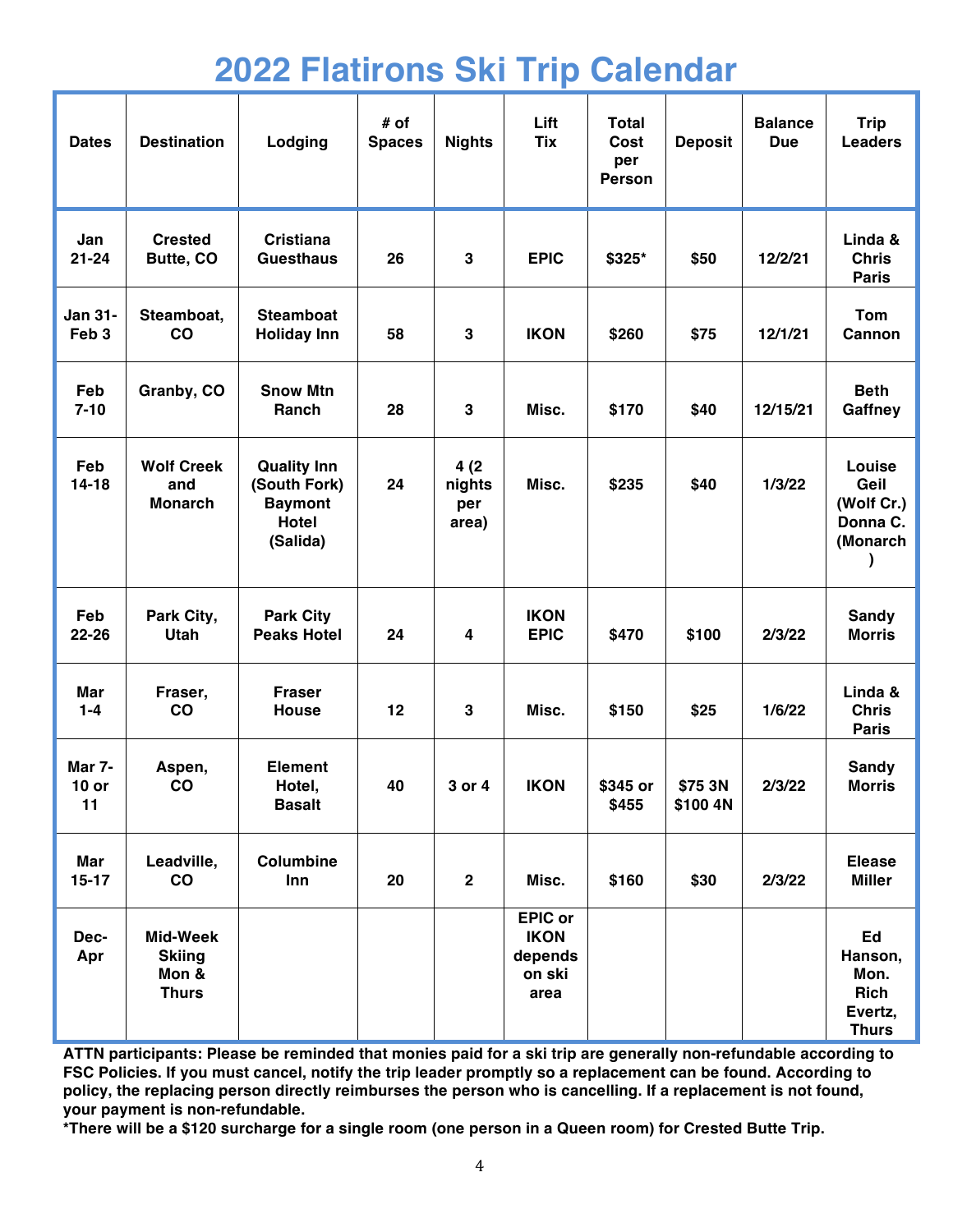# WINTER Skiing in CRESTED BUTTE

3 Nights Lodging at the CRISTIANA GUESTHAUS Jan. 21st, 22nd & 23rd (leaving Jan. 24<sup>th</sup> AM)



EXTRA ROOMS HAVE BEEN CANCELLED. NAMES ARE STILL BEING TAKEN FOR THE WAITING LIST IN CASE THERE IS A CANCELLATION. CALL OR E-MAIL THE TRIP LEADERS TO JOIN THE WAITING LIST OR WITH QUESTIONS.

#### \*\*\*\*\*\*\*\*\*\*\*\*\*\*\*\*\*\*\*\*\*\*\*\*\*\*\*\*\*\*\*

**Fraser Ski Trip 3 Nights Lodging at the Fraser House March 1st, 2nd and 3rd (leaving March 4th AM)**



## **THIS TRIP IS CURRENTLY FULL – CONTACT THE TRIP LEADERS TO JOIN THE WAITING LIST**

**Please call or e-mail Linda or Chris Paris with questions. The deadline for payment of the trip balance is January 6, 2022 for those who have paid a deposit.**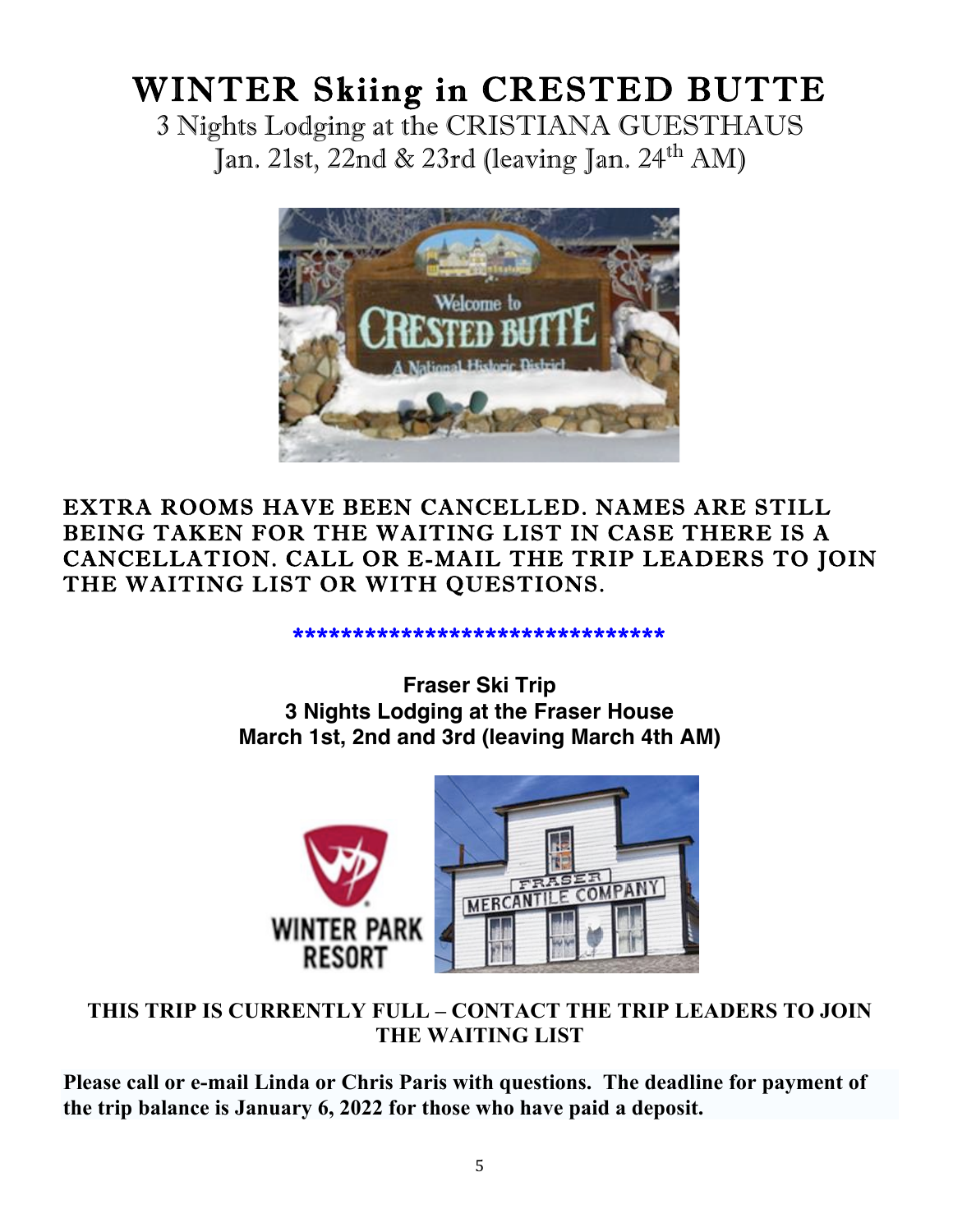## *Wolf Creek & Monarch Mountain February 14-18*

*There is still room availability!* Please join us for the first *combined* Flatirons Ski Club trip to Wolf Creek Ski Area and Monarch Mountain in February 2022! Both of these smaller, more rustic southern Colorado areas, which are about 1.5 hours driving between each other, are known for *great snow* and modestly-priced downhill skiing compared to big resorts. We will be staying at newer hotels, the Quality Inn in South Fork for Wolf Creek skiing, and the Baymont by Wyndham in Salida for Monarch Mountain. Hotels are about a 20-30 minute ride to their respective ski areas.

#### *Our two-night stay at each hotel will include:*

- \* Spacious rooms with two comfortable queen beds;
- \* Continental breakfast + (with scrambled eggs);
- \* Room amenities include big-screen TV, desk/chair, mini-fridge, micro-wave, coffee/tea maker, hair dryers, ironing board;
- \* Indoor swimming pool and hot-tub;
- \* Business center and laundry facilities (Baymont).

#### *Total cost per person for all 4 nights (double room occupancy) is \$235. Deposit is \$40. Please send all deposits and balance checks to Louise Geil. (See membership roster for her contact information)*

There will be a social gathering with appetizers in the breakfast areas of both hotels. Bring a favorite appetizer to share. Paper products and non-alcoholic beverages provided. BYOB if desired.

#### *The day price for skiing at Wolf Creek:*

General (13-64 yrs old): \$82 Seniors (65-79 yrs old): \$51 80 yrs old and older: Free with ID

#### *The day price for skiing at Monarch:*

Adults (18-61 yrs old): \$99 Seniors (62-68 yrs old): \$69 Super seniors (69 and older): Free with ID

Buying your tickets on-line at Monarch the day before (or earlier) will allow you to save 15-20% on the aforementioned price. You will be provided with an email receipt and instructions on-line allowing you to get a daily pass or RFID (Radio Frequency IDentification) card at the ski area. Bring ID with you!

#### **Louise Geil and Donna Cooper, trip leaders**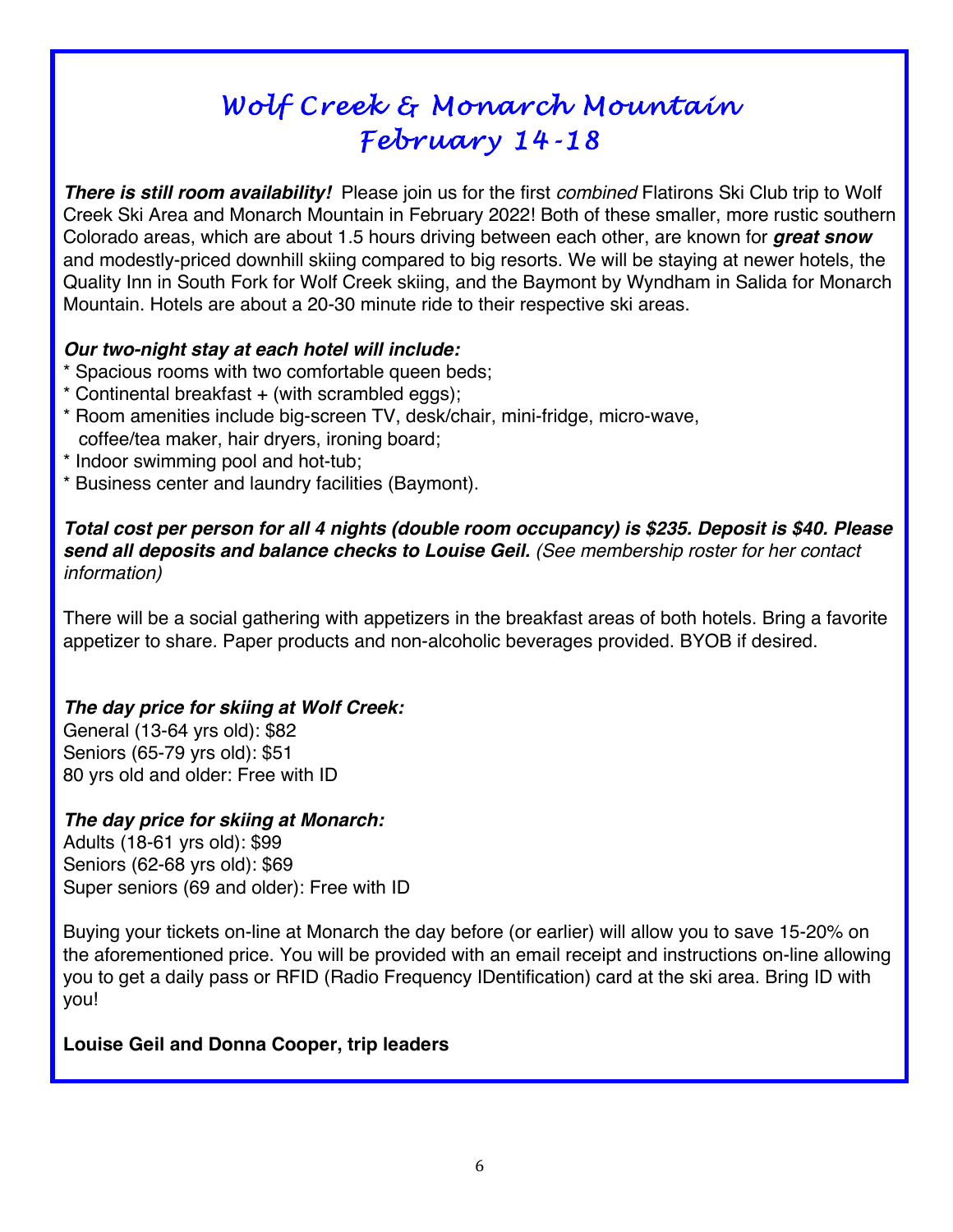## **Park City Skiers**

If you are flying with the group I will be asking for flight and ground transportation payment the second week of January. I will send the rooming list then too. Itinerary with trip info will be sent in early February. A balance due reminder will be sent the last week of January. Balance due is on or before 2/3/2022. Amount is \$470-\$100= \$370. Questions email swimmie864@hotmail.com.

## **Aspen Skiers**

Rooming list will be sent early Feb. A balance due reminder will be sent the last week of January. Balance due is on or before 2/3/2022. Amount is \$345-\$75= \$270 for 3 nights and \$455-\$100= \$355 for 4 nights. Questions email swimmie864@hotmail.com.

## **LEADVILLE SKI TRIP**

## **Tuesday March 15th, Wednesday March 16th leaving March 17th**

We are again staying at the Columbine Inn, 2019 N. Poplar, Leadville, CO. Their phone # is 719.486.5650. The cost is \$160 each sharing a double room for the 2 nights. Extra rooms can be added but will need to be occupied by 2 people. The breakfast room is at this time open for continental breakfast. We may be able to use this room for a potluck get together as in previous years. More information will be available closer to the time.

We ski at Ski Cooper located 10 miles from Leadville via US-24 Lift Ticket Prices: Free for 75 and Older, otherwise – 80.00 per day

"Ski Cooper is different, in all the right ways! Soft all-natural snow, terrain variety for everyone, down to earth laid-back atmosphere, family-friendly vibe, smiling faces, great food & drinks, and reasonable prices." I look forward to seeing you there and giving a roaring send off to our last Club Ski trip of the season!!

#### **DEPOSIT: \$30 BALANCE: \$130 due Feb 3rd Leader – Elease Miller – 303.530.4376, 720.498.0146 (cell)**

P.S. You may wish to ski Copper Mountain on the way up or when returning on the 17<sup>th</sup> as it is only about 30 minutes from Leadville.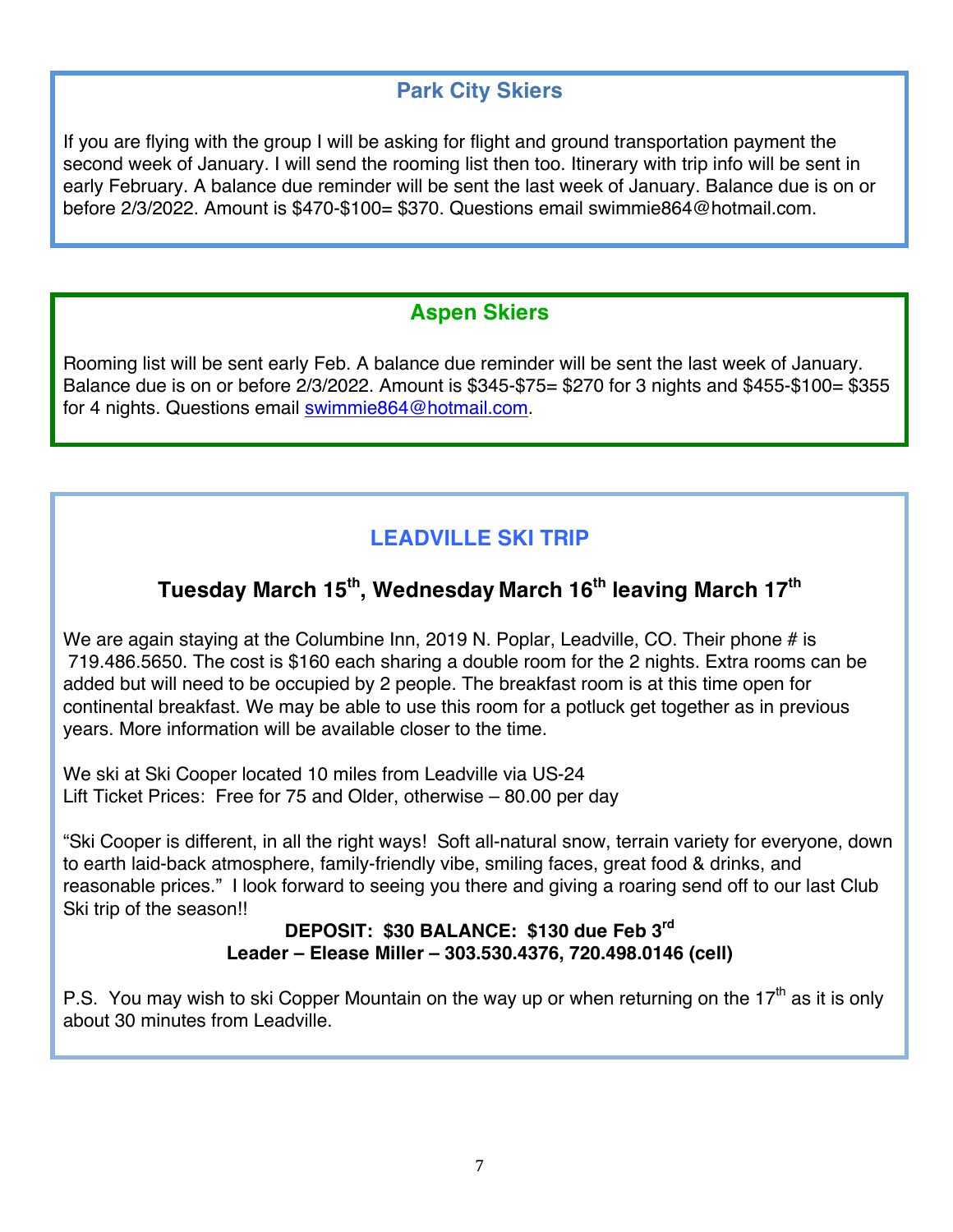## **January 16th 2:00 PM** *CHOIR OF MAN*

There are 22 attendees. Please email me at swimmie864@hotmail.com if you would like your tickets mailed to you. Include your address. I will send out bus times and a restaurant for after the show by email the second week of January. If you are driving and want other passengers, please write that in the email too.

### **DCPA Buell Broadway shows in 2022! I have 12 tickets so far for the following shows:**

## **August 6th 2:00 PM** *PRETTY WOMAN: THE MUSICAL*

Based on one of Hollywood's most beloved romantic stories of all time, this musical is now on tour! Starring Broadway superstar and Tony Award®-nominee Adam Pascal as Edward Lewis and rising star Olivia Valli as the charming and charismatic Vivian Ward, *PRETTY WOMAN: THE MUSICAL* springs to life with a powerhouse creative team led by two-time Tony Award®-winning director and choreographer Jerry Mitchell (*Hairspray*, *Kinky Boots*, *Legally Blonde*). Brought to the stage by lead producer Paula Wagner, *PRETTY WOMAN: THE MUSICAL* features an original score by Grammy® winner Bryan Adams and Jim Vallance ("Summer of '69", "Heaven"), and a book by the movie's legendary director Garry Marshall and screenwriter J. F. Lawton. *PRETTY WOMAN: THE MUSICAL* will lift your spirits and light up your heart. "If you love the movie, you'll love the musical!" (BuzzFeed News). Are you ready to fall in love all over again?

### **September 11th 2:00 PM** *HADESTOWN*

Winner of eight 2019 Tony Awards® including Best Musical and the 2020 Grammy® Award for Best Musical Theater Album, this acclaimed new show by celebrated singer-songwriter Anaïs Mitchell and innovative director Rachel Chavkin (*Natasha, Pierre & The Great Comet of 1812*) is a love story for today… and always.

*HADESTOWN* intertwines two mythic tales — that of young dreamers Orpheus and Eurydice, and that of King Hades and his wife Persephone — as it invites you on a hell-raising journey to the underworld and back. Mitchell's beguiling melodies and Chavkin's poetic imagination pit industry against nature, doubt against faith, and fear against love. Performed by a vibrant ensemble of actors, dancers and singers, *HADESTOWN* is a haunting and hopeful theatrical experience that grabs you and never lets go.

#### **December 21st 2:00 PM** *MEAN GIRLS*

Cady Heron may have grown up on an African savanna, but nothing prepared her for the vicious ways of her strange new home: suburban Illinois. Soon, this naïve newbie falls prey to a trio of lionized "frenemies", led by the charming but ruthless Regina George. But when Cady devises a plan to end Regina's reign, she learns the hard way that you can't cross a Queen Bee without getting stung.

*New York Magazine* cheers, "*MEAN GIRLS* delivers with immense energy, a wicked sense of humor and joyful inside-jokery." *USA Today* says: "We will let you in on a little secret, because we're such good friends: get your tickets now!"

Please contact Sandy Morris at swimmie864@hotmail.com or 303.955.4910 if you are interested. http://www.denvercenter.org/shows/specific-series/Get?Id=b1f9dc77-cdec-68a4-921b-ff10004d5814 Group tickets (includes service fee)- \$40.50 each, Price Level 4 (tickets are limited) After you are confirmed, please send checks to: Sandy Morris 1283 Graham Circle Erie 80516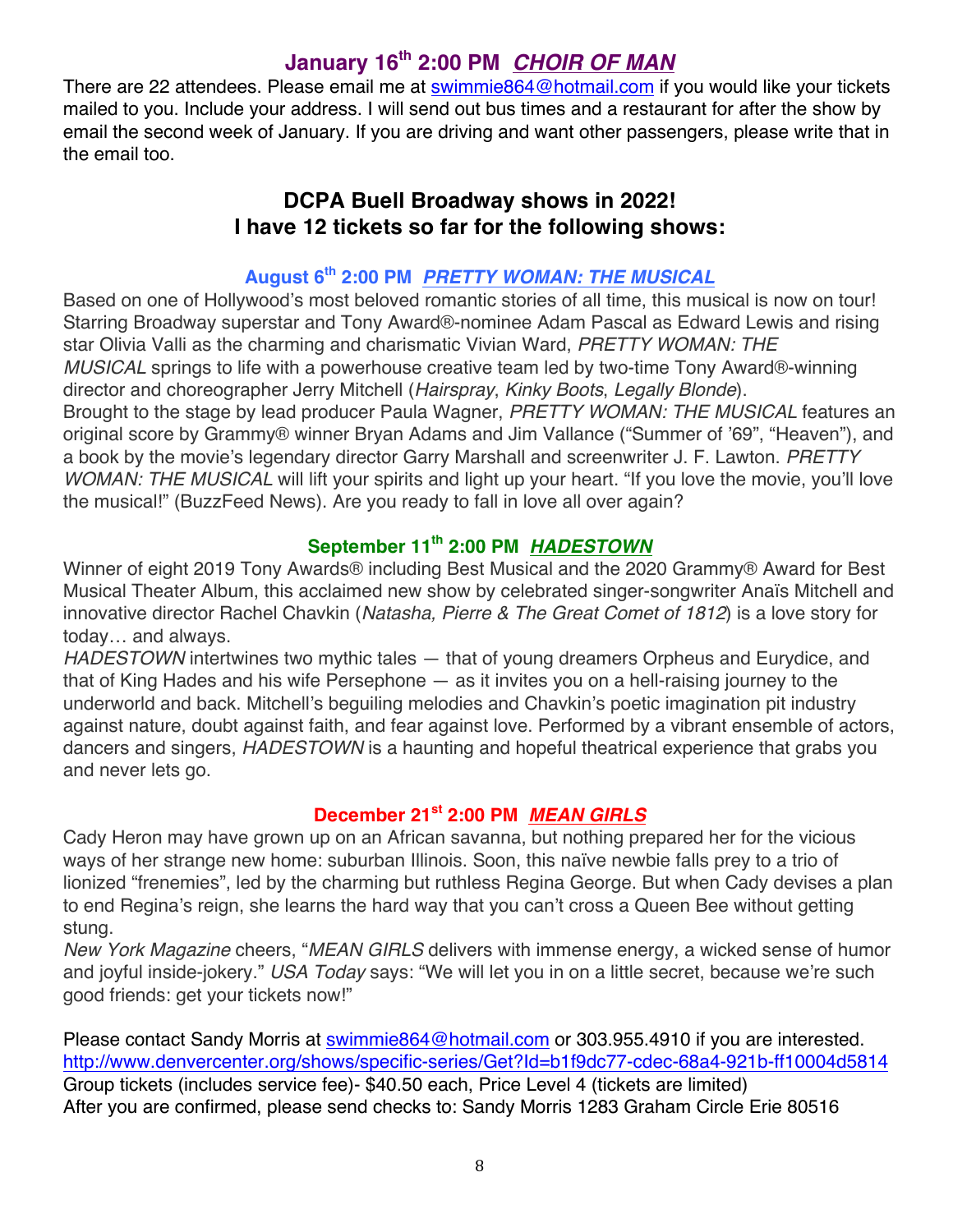#### **January 2022**

| <b>Sunday</b>                                 | <b>Monday</b>                                 | <b>Tuesday</b>                           | Wednesday                                             | <b>Thursday</b>                                                          | Friday                           | <b>Saturday</b>                               |
|-----------------------------------------------|-----------------------------------------------|------------------------------------------|-------------------------------------------------------|--------------------------------------------------------------------------|----------------------------------|-----------------------------------------------|
| 2                                             | $\overline{3}$                                | 4<br>Snowshoe/CC<br>$9:00$ AM            | 5                                                     | 6<br><b>Thursday</b><br><b>Hike 8:45 AM</b><br>Gen'l Mtg<br>7:00 PM      | 7<br><b>FAC 4:00 PM</b><br>BJ's  | 8                                             |
| 9                                             | 10<br><b>Book Club</b><br>6:45 PM             | 11<br>Snowshoe/CC<br>$9:00$ AM           | $12 \,$                                               | 13<br><b>Thursday</b><br><b>Hike 8:45 AM</b>                             | 14<br><b>FAC 4:00 PM</b><br>BJ's | 15                                            |
| 16<br><b>Choir of Man</b><br>2:00 PM          | 17                                            | 18<br>Snowshoe/CC<br>$9:00$ AM           | 19                                                    | 20<br>3rd Thursday<br><b>Hike 8:45 AM</b><br><b>Board Mtg</b><br>7:00 PM | 21<br><b>FAC 4:00 PM</b><br>BJ's | 22<br><b>Crested Butte</b><br><b>Ski Trip</b> |
| 23<br><b>Crested Butte</b><br><b>Ski Trip</b> | 24<br><b>Crested Butte</b><br><b>Ski Trip</b> | 25<br>Snowshoe/CC<br>9:00 AM             | 26                                                    | 27<br><b>Thursday</b><br><b>Hike 8:45 AM</b>                             | 28<br><b>FAC 4:00 PM</b><br>BJ's | 29                                            |
| 30                                            | 31<br><b>Steamboat</b><br><b>Ski Trip</b>     | 1<br><b>Steamboat</b><br><b>Ski Trip</b> | $\overline{2}$<br><b>Steamboat</b><br><b>Ski Trip</b> | $\overline{3}$<br><b>Steamboat</b><br><b>Ski Trip</b>                    |                                  |                                               |

## **Board Members**

| President         | <b>Beth Gaffney</b>   |  |
|-------------------|-----------------------|--|
| Vice              | Louisa Young          |  |
| President         |                       |  |
| Secretary         | Vacant                |  |
| Treasurer         | <b>Martha Parks</b>   |  |
| Publicity         | Donna Scott           |  |
| <b>Newsletter</b> | Monica Abbott         |  |
| Membership        | Linda Giandinoto      |  |
| Social Chair      | Elease Miller         |  |
| Safety Chair      | Sue Evans             |  |
| <b>Downhill</b>   | Donna Cooper          |  |
| Chair             |                       |  |
| <b>Activities</b> | Dorothy Cohen         |  |
| (Co-Chairs)       | <b>Richard Patnoe</b> |  |

## **Members at Large**

| Mailing | Roger Briden             | 303.402.0682 | l webmaster@flatironsskiclub.com |
|---------|--------------------------|--------------|----------------------------------|
|         | Webmaster   Roger Briden | 303.402.0682 | webmaster@flatironsskiclub.com   |